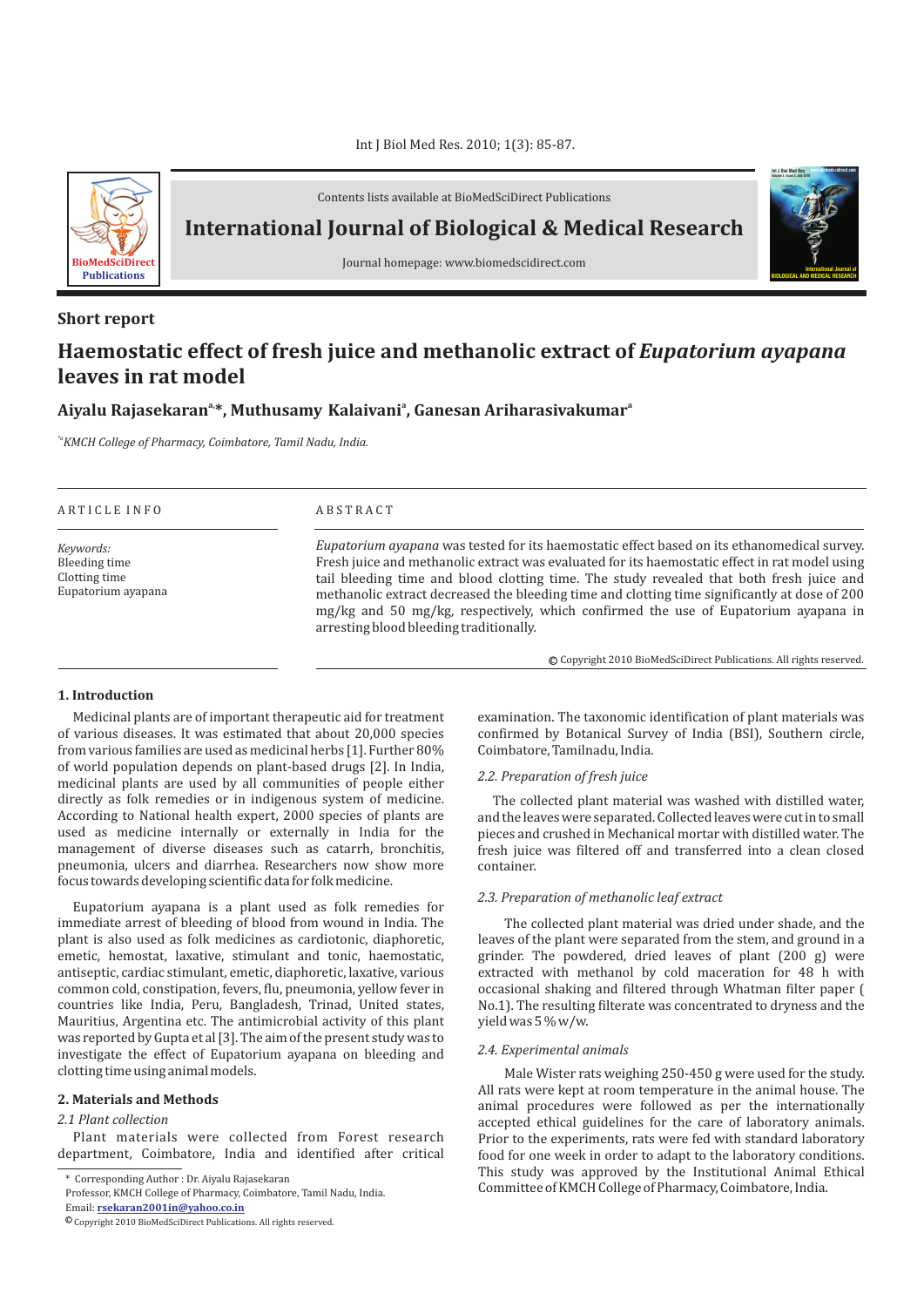#### *2.5. Experimental design*

The animals were divided into seven groups (n=6): Group I was kept as control, without administration of drug, Group IIreceived oral administration of fresh juice at the dose of 50 mg/kg, Group III- received oral administration of fresh juice at the dose of 100 mg/kg, Group IV- received oral administration of fresh juice at the dose of 200 mg/kg, Group V- received oral administration of methanolic extract at a concentration of 50 mg/kg, Group VIreceived oral administration of methanolic extract at the concentration of 100 mg/kg, Group VII- received methanolic extract at the concentration of 200 mg/kg orally.

#### *2.6. Tail bleeding time*

The bleeding time was determined using a modified tail cutting method, as described previously [4,5,6]. The rats were placed in a plastic cylinder with several openings from one of which the animal's tail emerged out. To avoid possible effect of anesthesia on blood vessel interplay and possible interaction between anesthetics and extracts to be investigated were not administered with anesthesia. The rats were maintained in room temperature (23  $\pm$  1°C). Bleeding times were measured by transaction of tail; 2 mm from the tip using disposable surgical blade. The rat's tails were placed in isotonic saline solution pH 7.4 at 37°C immediately after injury. Bleeding time was noted from the moment transaction was done until bleeding stops completely and expressed in seconds. Bleeding time was noted at 0 min, 30min and 60min after administration of the fresh juice and metanolic extract of Eupatorium ayapana leaf.

#### *2.7. Clotting time determination*

The blood was collected in a capillary tube by retro-orbital puncture. A stop clock was started immediately and the time taken to form thread-like structure while breaking the capillary tube was noted in seconds.

#### *2.8. Statistical analysis*

Results were expressed as mean ± standard error of mean (SEM). Statistical analysis was carried out using Graphpad prism 5.

#### **3. Results and Discussion**

In the present study, the effect of Eupatorium ayapana (figure 1) on bleeding and clotting time was investigated. The fresh juice and methanolic leaf extract was used for evaluation using rat model.

#### Figure 1. Eupatorium ayapana leaves



Table 1 and figure 2 summarizes the results of bleeding time experiment. Fresh juice after 60 minutes of administration showed significant decrease (P<0.01 and P<0.001) in bleeding time to 114, 99 and 102 seconds when compared to control (161 secs) at dose levels of 50, 100 and 200 mg/kg respectively. At 0 and 30 minutes also it showed reduction in bleeding time but not to at significant level.

Table 1. Effect of Eupatorium ayapana-Fresh leaf juice and methanolic leaf extract on tail vein bleeding time in rat model.

| <b>Treatment</b>                  | Bleeding time (s)              |                                |                               |
|-----------------------------------|--------------------------------|--------------------------------|-------------------------------|
|                                   | 0 Minutes                      | <b>30 Minutes</b>              | <b>60 Minutes</b>             |
| Control                           | $129.5 \pm 0.5$                | $129+1$                        | $161.5 \pm 11.5$              |
| Fresh leaf juice 50 mg/kg         | $141.5 \pm 13.5$ <sup>NS</sup> | $131.5 \pm 16.5$ <sup>NS</sup> | $114 \pm 15***$               |
| Fresh leaf juice 100 mg/kg        | $118.5 + 1.5$ <sup>NS</sup>    | $126.5 \pm 16.5$ <sup>NS</sup> | $99 \pm 1***$                 |
| Fresh leaf juice 200 mg/kg        | $125 \pm 12.5$ <sup>NS</sup>   | $117 \pm 10^{N_S}$             | $102 \pm 7***$                |
| Methanolic leaf extract 50 mg/kg  | $119 + 0.5$ <sup>NS</sup>      | $131.5 \pm 16.5$ <sup>NS</sup> | $113.5 \pm 6.5**$             |
| Methanolic leaf extract 100 mg/kg | $165 + 7*$                     | $152 \pm 6$ <sup>NS</sup>      | $137 \pm 2$ <sup>NS</sup>     |
| Methanolic leaf extract 200 mg/kg | $154 + 4$ <sup>NS</sup>        | $147 \pm 2.5$ <sup>NS</sup>    | $137.5 \pm 6.5$ <sup>NS</sup> |

\*\*P<0.01,\*\*\*P<0.001, NS-Non significant.

Figure 2. Effect of treatment with Eupatoriam ayapana-fresh leaf juice and methanolic leaf extract on tail vein bleeing time in rat model



Similarly methanolic extract also showed significant reduction in bleeding time at the dose of 50 mg/kg at 60 minutes (P<0.01), but at 100 and 200 mg/kg dose levels it showed non significant decrease in bleeding time.

The clotting time obtained at all doses of Eupatorium ayapana extract and fresh juice were shown in table 2 and figure 3.The 60 min time taken for decrease in bleeding time may be for the absorption of orally administered fresh juice and methanolic extract of leaf.

Theoretically impaired haemostatis will lead to impaired wound healing. Normal wound healing has been divided into four overlapping phases: (i) haemostasis, (ii) inflammation, (iii) proliferation and (iv) remodelling or resolution [7]. The haemostatic phase starts as soon as vessels are damaged. The significant reduction in bleeding time suggest that the Eupatorium ayapana leaf extract and fresh leaf juice have positive effect on haemostatic phase of wound healing, may possibly act on the integrity of blood vessel or involvement of platelets forming the haemostatic plug. Platelets are the blood cells involved in coagulation [8,9] or it may inhibit the formation of prostaglandin